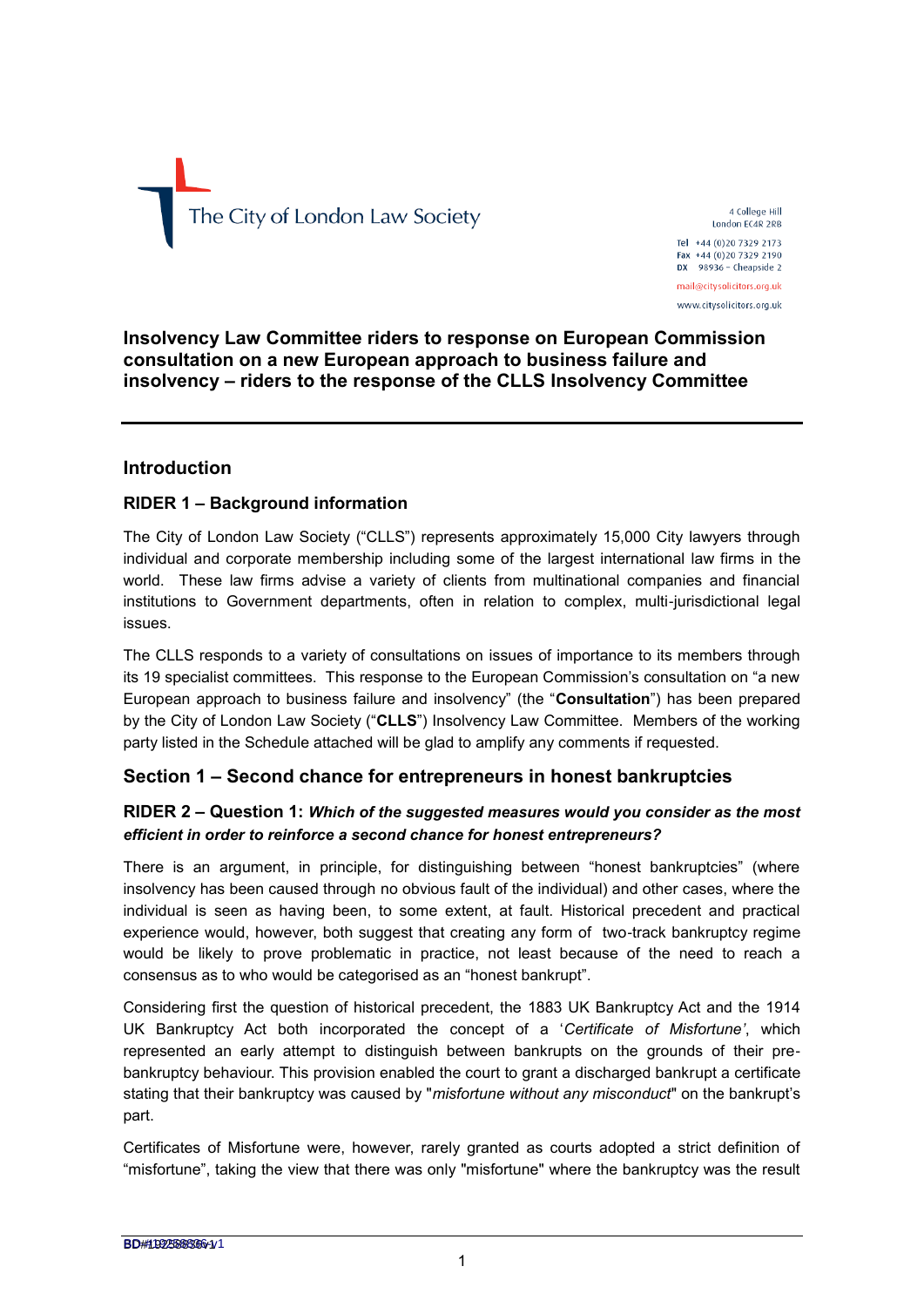of some accident over which the bankrupt had absolutely no control. The concept of a "Certificate of Misfortune" was therefore dropped when the UK's bankruptcy laws were next overhauled, in the Insolvency Act 1986. If a similar approach were taken when defining who was an "honest bankrupt", the use of any separate regime could be as rare as was the issue of Certificates of Misfortune in the UK during the late  $19<sup>th</sup>$  and  $20<sup>th</sup>$  centuries.

Turning next to practical considerations which we have identified:

- (i) The Consultation considers whether a distinction should be drawn between "*honest bankrupt entrepreneurs*" and "*fraudulent entrepreneurs*". While it is true that, in a UK context, the majority of bankruptcies thirty years ago involved a sole trader or other entrepreneur, this does not reflect the position today. Many bankruptcies now involve individuals who (whether as a result of unduly lenient credit checking, financial mismanagement, financial recklessness or changing personal circumstances) have found themselves in a position where they can no longer repay their debts. Any debate surrounding personal bankruptcy cannot, therefore, be limited to "entrepreneurs".
- (ii) It is very difficult to see where a line could be drawn between an "honest bankrupt" deserving a fast track insolvency and rehabilitation process, and other debtors, particularly when considering the position of individuals who have become financially overextended. The Consultation seeks to distinguish between "*honest failure*" and "*cases where the bankruptcy was fraudulent or irresponsible*", but defining what amounts to "irresponsibility", particularly on the part of an individual, is not straight-forward. Would, for example, an individual be considered to be at fault, or irresponsible, if a credit provider had been willing to lend them more that they could realistically hope to service, if a credit card limit was set too high, given an individual's income, or if an individual had incorrectly assumed that interest rates would stay lower than actually proved to be the case?
- (iii) Assuming that a consensus can be reached as to what constitutes an "honest bankruptcy", it will generally be unclear, at the outset of the bankruptcy, whether an individual is at fault for the circumstances surrounding their bankruptcy. This will particularly be the case when that individual is an entrepreneur who ran a failed business. Only when the insolvency officeholder investigates the circumstances underlying the bankruptcy, reviewing books, records and other evidence, will the position become clear. It therefore seems that the entry point and initial procedures would, in practice, have to be the same, whatever the causes of the bankruptcy.
- (iv) Finally, the Consultation notes that "*difficulties in finding financing for a new venture are considered as the main problem for re-starters*". This is clearly a significant issue, but the decision whether or not to make new funding available to a discharged bankrupt will depend on the lender's perception of the individual and, where relevant, their business. Legislative change addressing bankruptcy procedures cannot eradicate a lender's reluctance to advance funding to a former bankrupt, where the lender is not convinced by the individual or their business plan, even if that individual has received the  $21<sup>st</sup>$  centurv equivalent of a "Certificate of Misfortune".

## **RIDER 3 – Question 2:** *Do you support the European objective to limit the discharge and debt settlement period to a maximum of three years?*

The Consultation notes that "*Member States agreed in 2011 on the need to harmonise the 'time to discharge' to a maximum of three years.*" We agree with the view expressed by the English Insolvency Lawyers' Association (the "**ILA"**) that setting a maximum length of time to obtain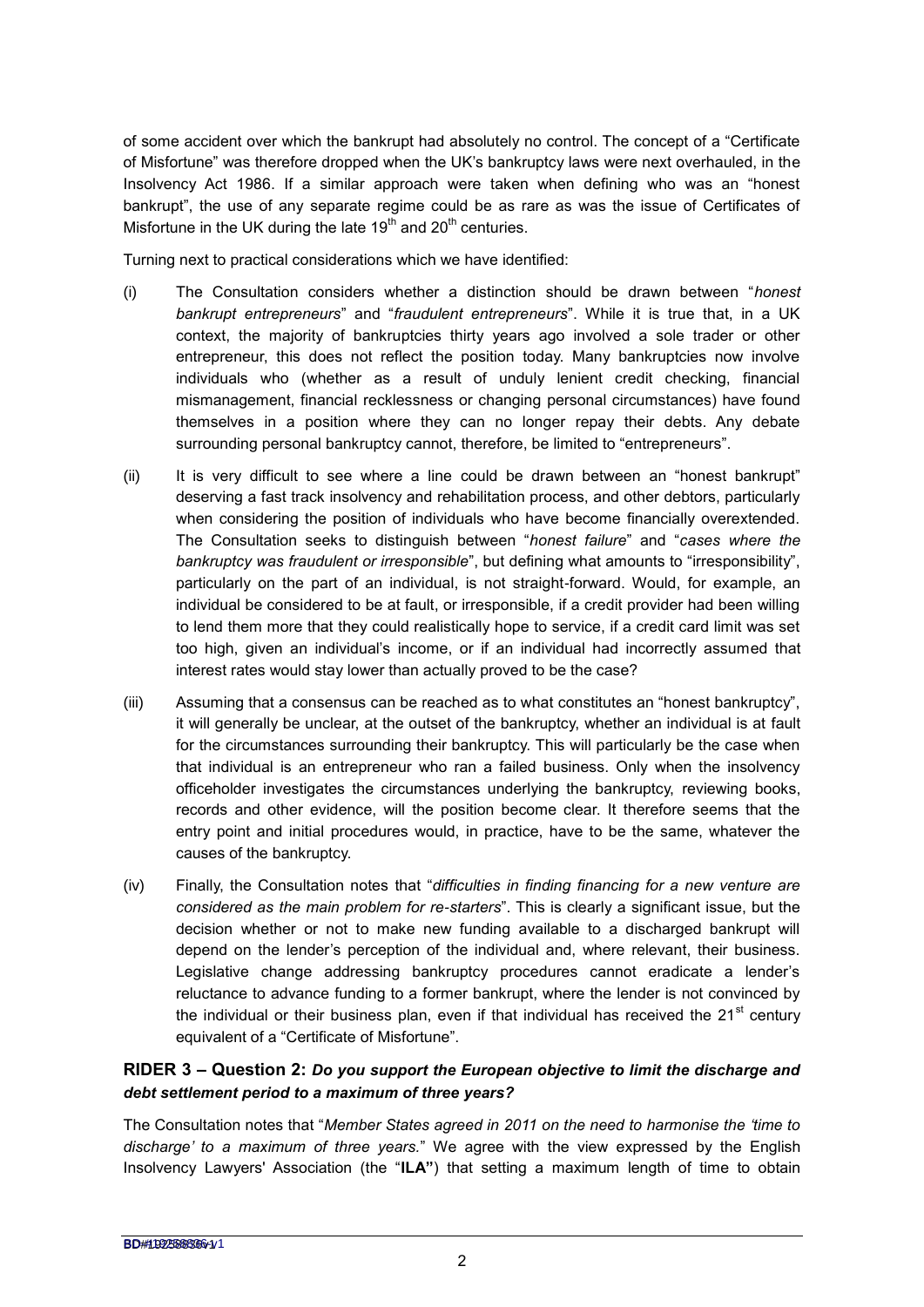discharge seems sensible and that three years should generally constitute a suitable deterrent, while also allowing the chance for rehabilitation/recovery.

It is, however, very important to ensure that an officeholder would have the ability to extend this time period where the individual in question has failed to co-operate adequately with the officeholder in the insolvency proceedings, whether through refusing to provide information, failing to disclose assets or otherwise. An individual should not, for example, be entitled to an automatic discharge after three years if, on being made bankrupt, they fled with their assets to a jurisdiction which was effectively out of the reach of the relevant insolvency officeholder.

# **Section 2 – Conditions for opening insolvency proceedings**

#### **RIDER 4 – Question 3:** *In your view, do the differences in national law for the opening of insolvency proceedings (insolvency test and/or timeframe) create problems for businesses operating in the internal market?*

We do not consider that differences in national laws for the opening of insolvency proceedings (whether in respect of the test of insolvency which is applied or the timeframe) create significant problems.

There is a marked divergence between those few Member States which provide a workable incourt pre-insolvency restructuring procedure (for example, the French *sauvegarde*) and those others - the majority - where in practice in-court procedures generally result in liquidations (for example, the English administration procedure). In those latter cases, while recourse to insolvency proceedings is often prohibited until the debtor is insolvent, pre-insolvency restructuring negotiations in those Member States can take place out of court, with formal proceedings (either insolvency or otherwise) being resorted to only for the purpose of implementing an agreed restructuring. In each case, we consider that pre-insolvency restructurings are generally viable despite the differences in insolvency legislation.

The Consultation also noted the divergences between Member States as to the deadlines a debtor must meet when the opening of insolvency proceedings is mandatory. In our experience, such laws operate to discourage and obstruct consensual restructurings. As noted above, the insolvency procedures in most Member States are generally used to liquidate the insolvent debtor and not to bring about a going concern restructuring, and so the requirement for the debtor to file insolvency proceedings will often prevent a consensual solution being reached for the rescue of the debtor as a going concern. Consequently, we are of the view that it would be positively harmful to seek to harmonise such laws.

**RIDER 5 – Question 4:** *In your view, does the divergence of national laws on the following issues create problems: (i) The possibility for creditors to file for insolvency proceedings (ii) the possibility of specific public entities to file for insolvency proceedings (iii) The possibility to open insolvency proceedings against certain entities?*

The introduction to Question 4 highlights the fact that the "*laws of Member States differ on the possibilities granted to creditors to commence insolvency proceedings*" and that this "*may lead to situations where creditors are treated differently depending on the Member State(s) where insolvency proceedings are opened*".

Divergences in the circumstances in which insolvency proceedings can be opened in different Member States are generally a consequence of either (i) the systemic importance of the company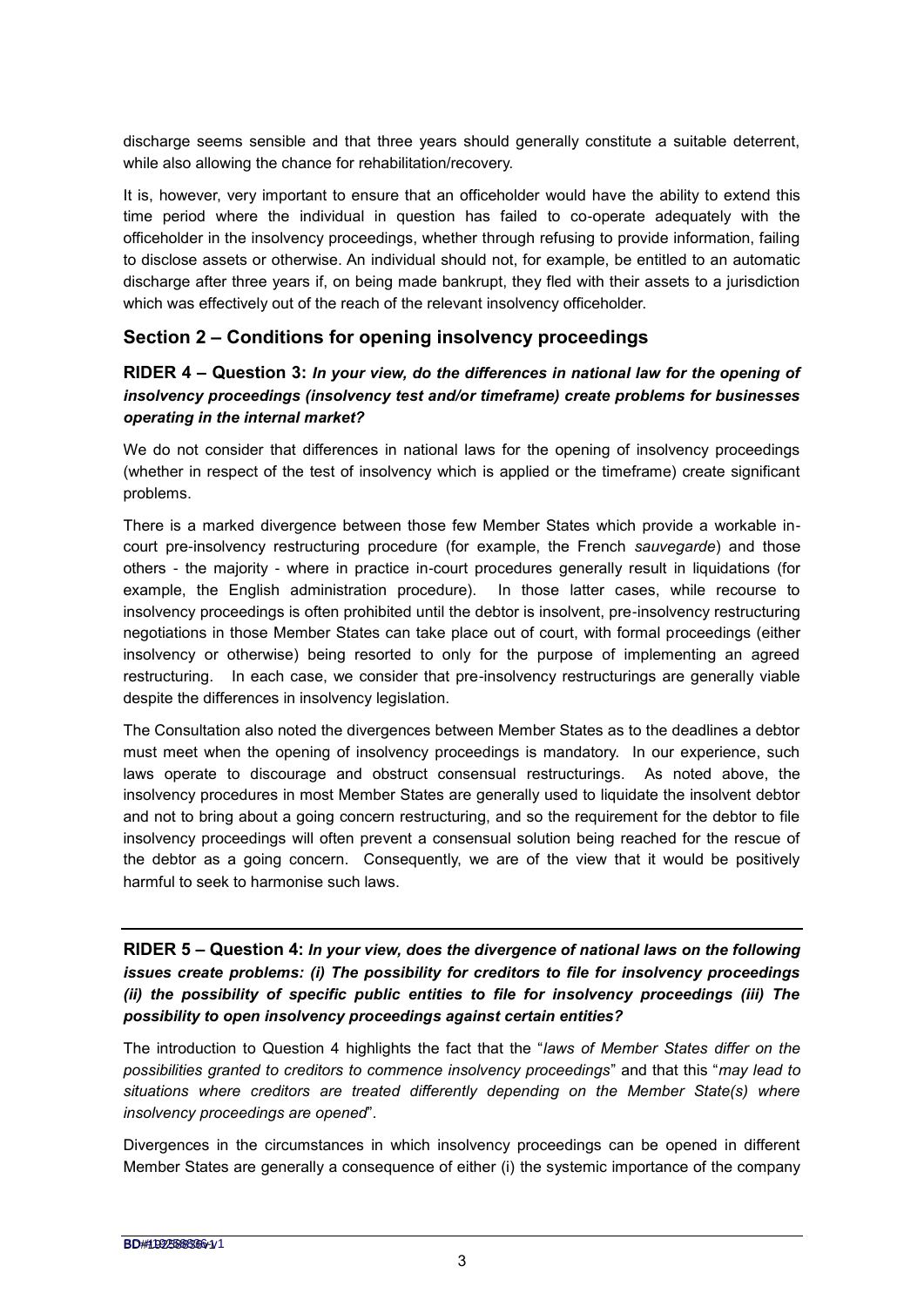in question and the balance struck between creditor rights and the company's continuity of operations or (iii) deliberate policy decisions as to the respective rights given to creditors and other stakeholders as part of the relevant insolvency process. Agreeing a one size fits all approach which would satisfy the underlying policy requirements of each Member State would be extremely difficult, at least in the absence of a far wider harmonisation of EC insolvency legislation.

To take a specific example, a policy decision has been taken in the United Kingdom to give the holder of a "qualifying floating charge" the right to appoint an administrator using an out of court process, should a default occur under the relevant finance document. This is a well understood mechanism that helps banks to assess the risks involved in lending to UK companies and to price deals accordingly. Making this right generally available throughout the EC would require a very fundamental shift towards favouring the rights of a secured lender in many Member States (and would also require a general recognition of the concept of a floating charge), but removing this right could fundamentally alter the nature and pricing of lending in the UK, potentially restricting the amount of liquidity available to growing businesses.

Any attempts to harmonise the criteria for the opening of insolvency proceedings across Member States would therefore need to take into account and potentially harmonise, laws relating to the rights of secured creditors, an exercise which would, in turn, have a wider impact on the provision of finance across the EU.

# **Section 3 – National legal frameworks for restructuring plans**

## **RIDER 6 – Question 5:** *In your view, is there a need to eliminate all or some of the divergences of national rules regulating restructuring plans?*

The divergences outlined in the preamble to Question 5 are the result of specific policy decisions taken in each Member State as to both the respective rights of each stakeholder group and the role of the court in the process. Questions such as whether (and if so, in what circumstances) the claims of secured creditors, employees or pension funds should be crammed down, or shareholders should be deprived of their equity, go to the very heart of the legal, social, political and economic policy considerations underpinning a Member State's insolvency regime.

We therefore agree with the view expressed by the ILA that such matters should be left to national laws to address, not least because any attempt at standardisation would require comprehensive amendments to each Member State's restructuring and insolvency laws (and also, potentially to their company and tax legislation) which would be difficult and costly to implement. Where there are significant differences which do not result from specific policy decisions, our observation would be that such differences already seem to be gradually disappearing, without the need for harmonisation at EC level, as Member States seek to ensure that their insolvency regime remains attractive for companies seeking to restructure their debts and to deter those companies from forum shopping; In many cases this process has involved adopting ideas that appear to be successful in the insolvency regimes of other Member States.

We would also echo the warning contained tin the ILA response that the risk of creating uncertainty in the market by amending existing restructuring procedures which operate successfully, and which are well understood, should not be underestimated.

## **Section 4 – Special arrangements for SMEs**

## **RIDER 7 –**

**Question 6:** *Do simplified and cost-efficient insolvency schemes for SMEs exist in your*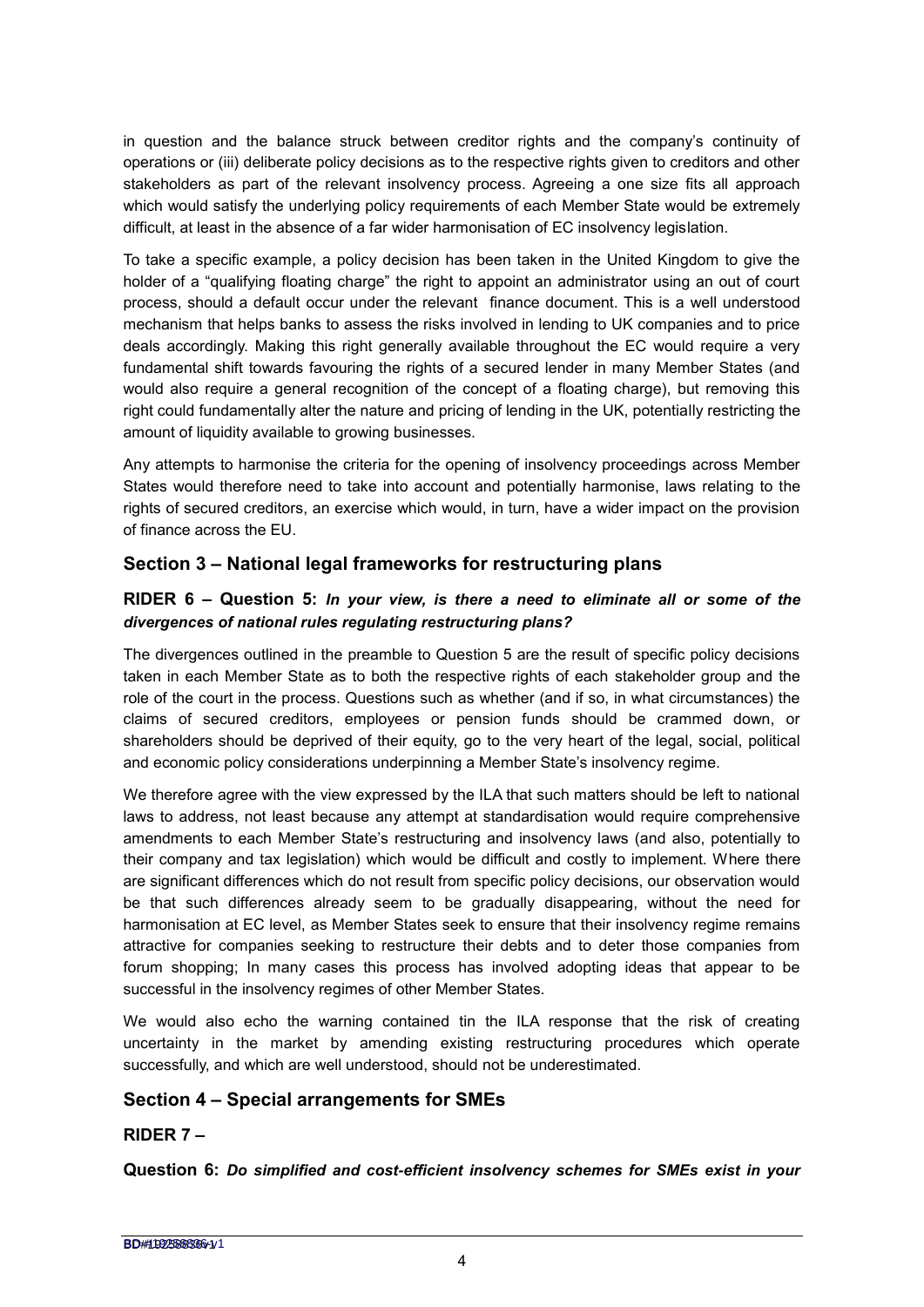#### *Member State?*

#### **Question 7:** *Are the following types of procedures available to SMEs in your Member State?*

## **Question 8:** *Which aspects should be improved in view of making insolvency proceedings more efficient and effective for SMEs?*

The UK does not have a specific, simplified, restructuring or insolvency scheme for SMEs. Such entities are, as with any other company, entitled to use the administration, company voluntary arrangement ("**CVA**") and liquidation procedures set out in the Insolvency Act 1986.

While not limited to SMEs, the CVA procedure is, in many ways, particularly suitable for use by SMEs, given that the CVA procedure is intended to minimise both costs and the need for professional and court involvement. The link between CVAs and SMEs has been enhanced by the introduction of an optional statutory moratorium for "small" companies proposing a CVA. Otherwise, the compulsory liquidation procedure offers a relatively cheap route into liquidation.

We do not believe that the absence of a specific simplified insolvency scheme for SMEs has, in itself, led to problems. In our (relatively limited) experience, the main challenge facing SMEs facing financial difficulties, as with larger companies, is generally a lack of funding or liquidity, rather than the absence of a suitable insolvency procedure. We note, in this context, the statement in the preamble to Question 6 that "*out-of-court procedures should be open to all types of debtors, regardless of the available funds*", but question how such procedures would be funded in practice.

The key difference between SMEs and larger companies is that there is a greater probability that a SME will simply "cease to trade" without going through an insolvency process, leaving it to a creditor to present a winding-up petition (if they consider it worth the cost of doing so) or for the Government eventually to close down the SME because it has failed to file accounts for several years.

## **Section 5 – Status, Power and Supervision of Liquidators**

#### **RIDER 8 – Question 9: General Points**

The preamble to Question 9 suggests that "*the functioning of the single market may be hampered by this diversity*" [our emphasis] in national laws concerning the qualification, licensing, regulation, supervision, professional ethics and conduct of insolvency representatives. In our experience, such divergences have not generally caused significant problems in cross-border insolvency proceedings.

#### **RIDER 9 –** *Has the divergence of national laws concerning the powers of a liquidator created problems in cross-border proceedings?*

While there are differences in the powers given to liquidators and other insolvency officeholders (such differences resulting from specific policy decisions taken by Member States as to who controls and supervises the insolvency process and what its objectives are), such divergences have not, in our experience, created any significant problems in cross-border insolvencies. Insolvency professionals, when planning a restructuring or seeking to maximise recoveries from a liquidation, will be aware of the powers of the relevant officeholder and will develop a strategy having regard to those powers.

#### **RIDER 10 –** *Has the divergence of national laws concerning qualification, licensing and*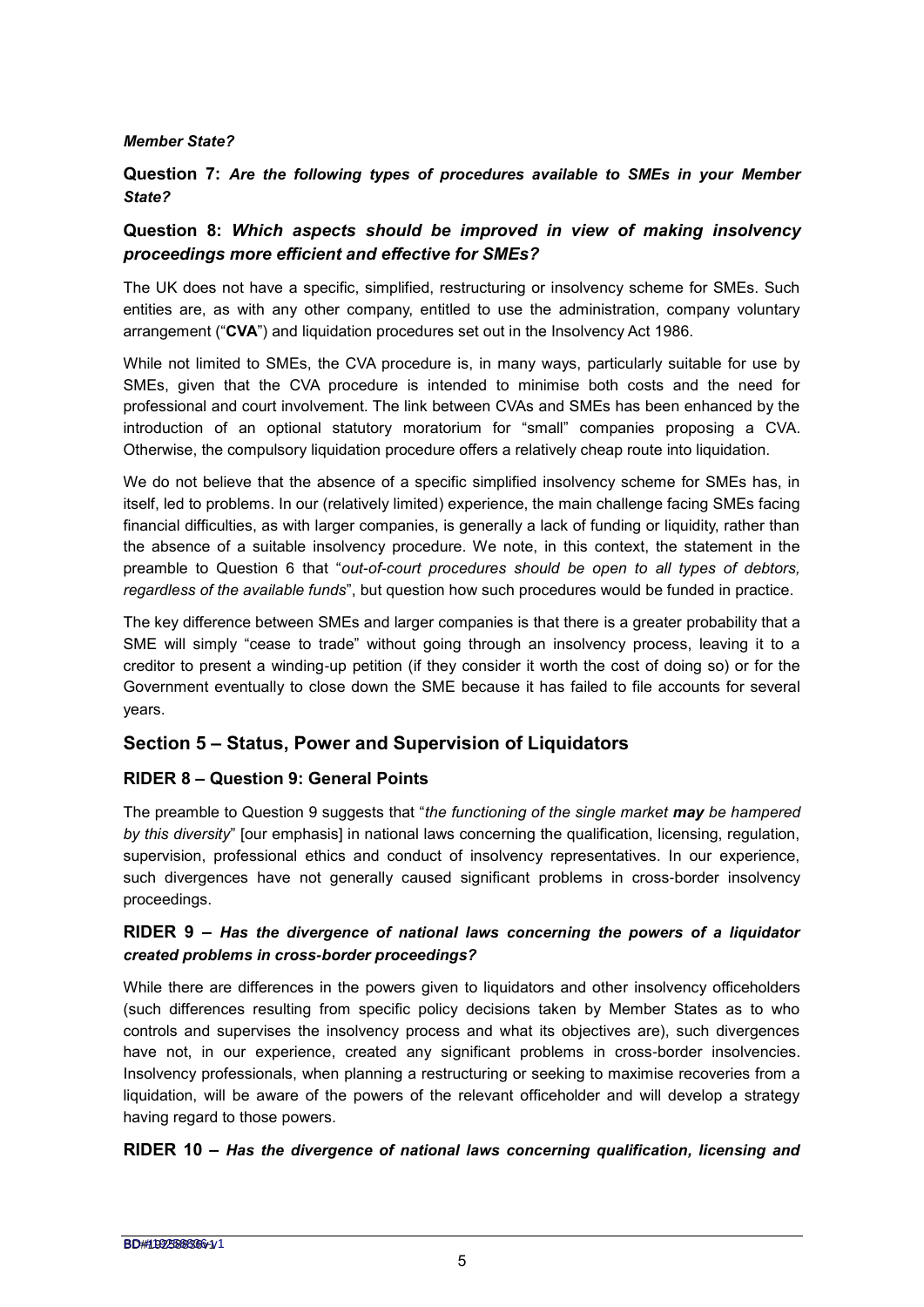#### *supervision requirements for liquidators created problems in cross-border proceedings?*

We do not see this as a cross-border issue. Each Member State has an interest in ensuring that those taking appointments in that Member State are properly qualified to take on the duties which they are expected to carry out and that, once appointed, they are properly supervised, whether by active court involvement in the process or otherwise. Precisely what that qualification is will depend on the officeholder's expected role in that Member State's insolvency procedures.

We can see an argument for the establishment of a minimum qualification threshold for individuals taking insolvency officeholder appointments in Member States, but establishing a consensus as to precisely what constituted an appropriate "minimum" threshold (other than, perhaps, a basic "fit and proper person" test) may prove problematic, given both different legal and cultural expectations and the argument that different thresholds should be introduced for insolvency practitioners undertaking different types of work. In the absence of a clearly identified problem which would be resolved by the introduction of a minimum qualification test, we believe that it could be difficult to justify the time and cost involved in attempting to establish what might constitute an acceptable minimum threshold.

#### **RIDER 11 –** *Has the divergence of national laws concerning the eligibility criteria for appointing a liquidator created problems in cross-border proceedings?*

We do not see this as a cross-border issue, as the relevant stakeholder(s) will generally seek the appointment of the most appropriately qualified person out of the pool of eligible candidates. Issues may arise where the insolvency legislation of a Member State does not allow stakeholders to ensure that their preferred candidate is appointed, but this issue would be relevant to any liquidation process, whether domestic or cross-border, conducted in that Member State.

## **RIDER 12 –** *Has the divergence of national laws concerning the conditions for dismissal of the administrator created problems in cross-border proceedings?*

Once again, we do not see this as a cross-border issue. Our experience is that, in practice, it would be very unusual for stakeholders to seek the dismissal of an officeholder who was carrying out their duties appropriately.

#### **RIDER 13 –** *Has the divergence of national laws concerning the remuneration of liquidators and other insolvency officeholders created problems in cross-border proceedings?*

We are aware of cases where creditors have questioned the basis on which an insolvency officeholder is remunerated, particularly where remuneration is calculated as a fixed percentage of realisations, but we do not see this as a specific cross-border issue. The officeholder's remuneration will depend on both the facts of the specific case and the overall remuneration structure for officeholders in a particular Member State, which will have regard to the duties which they are expected to carry out.

Our experience in a UK context is that any attempt to adopt a "one size fits all" approach to the remuneration of officeholders, even in just one Member State, raises very significant practical difficulties, as highlighted by the recently published report on insolvency practitioners' fees prepared by Emeritus Professor Elaine Kempson of Bristol University for the UK Insolvency Service.

## **Section 6 – Directors' duties and liability and professional disqualifications**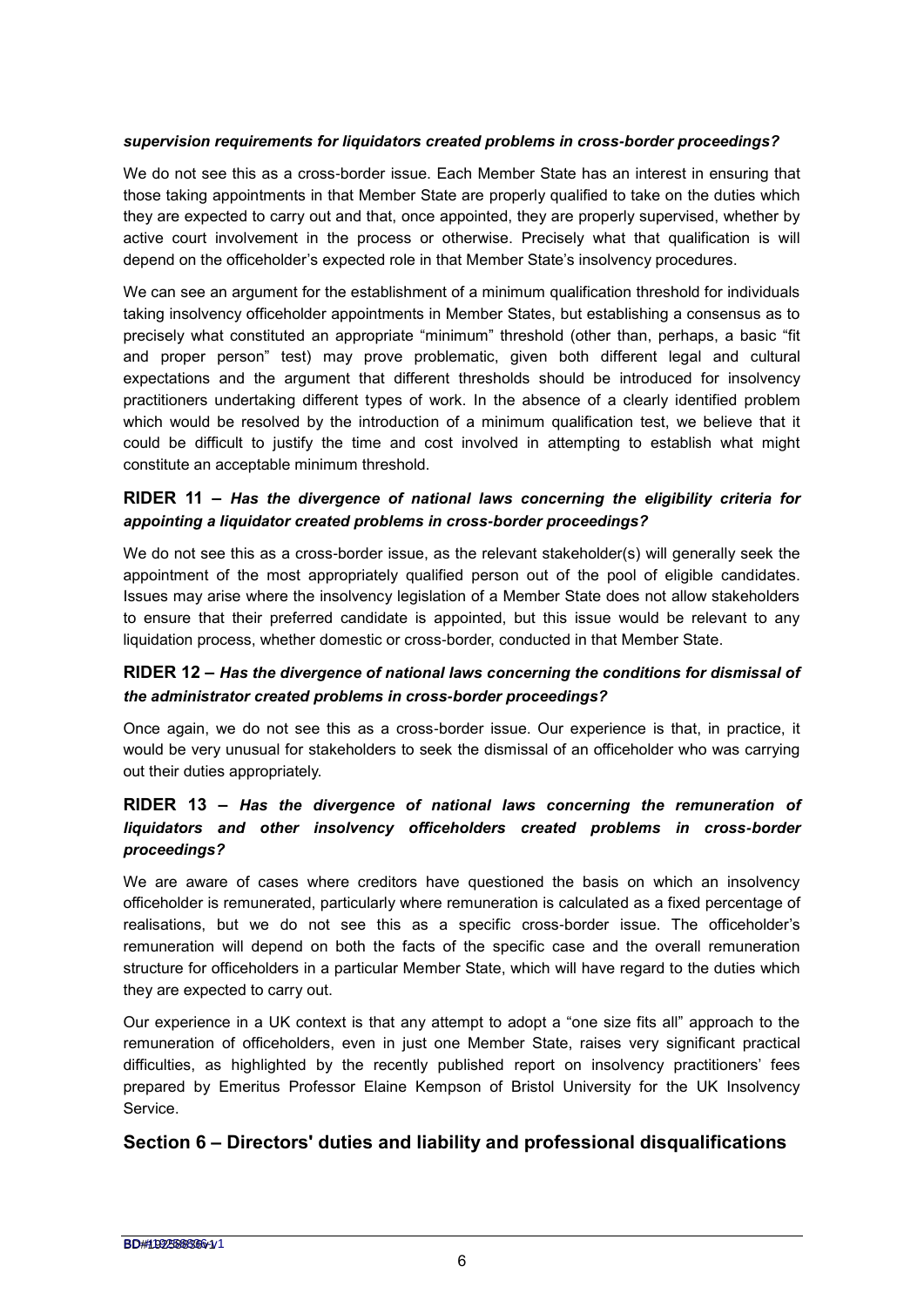## **RIDER 14 – Question 10:** *Are there problems with the enforcement of liability claims against directors of insolvent companies within the EU?*

It is relatively unusual, in a UK context, for a liquidator to take action in order to obtain a compensatory award against a director. Such apparent inaction is, however, not (as suggested in the introduction to Question 10) the result of liquidators lacking incentives to pursue claims against directors or of liquidators being deterred by the potential costs and duration of any resulting court proceedings. Where relevant, the liquidator's decision not to pursue claims is often based on a considered judgment that either:

- (a) pursuing a claim against a director could not be justified, given the merits of the case (whether legal or factual), the available evidence and the fact that courts in the UK have generally been reluctant to judge directors with the benefit of hindsight; or
- (b) it would not be cost-effective to pursue a claim for compensation against an individual, given their financial position.

The comparatively limited number of compensation claims does not, however, mean that no action is being taken in the UK against directors who breach their duties. The Insolvency Service, an executive agency of the Department for Business, Innovation and Skills, considers the behaviour of those responsible for running insolvent companies and, where misconduct is identified, assesses whether there is a case for taking action against these individuals. This results, according to figures produced by the Department for Business, Innovation and Skills, in an average of about 100 directors being disqualified each month in the UK, the majority of such disqualifications relating to corporate insolvencies. The average length of a disqualification is around six years.

## **RIDER 15 – Question 11:** *Have regulatory gaps in the liability regime led to any problems in practice?*

The preamble to this question suggests that differences in the liability regime for directors "*may [our emphasis] invite regulatory arbitrage in the sense that directors may be tempted to incorporate their company in a State with a relatively lenient regime in its company law and move their COMI to a Member State with a relatively lenient liability regime in its insolvency law".* While this may be a theoretical risk, we do not believe that it is a significant issue in practice.

We agree with the view expressed in the ILA response that companies are not incorporated in one Member State in preference to another because of discrepancies in corporate laws governing directors' duties. The decision as to where to incorporate a company is generally determined by reference to issues such as the location of its business and assets, and the applicable tax regime, rather than by the results of a search for a jurisdiction which has a relatively lenient company law regime. Indeed, we question, absent a dishonest or fraudulent intent, why any shareholder incorporating a company would deliberately chose to do so in a jurisdiction where directors would be treated relatively leniently for breaching their duties to the company's stakeholders (including the founding shareholder).

We also agree with the ILA's view that directors are not, as a general rule, shifting a company's COMI in order to benefit from lower standards of insolvency related liability in another Member State. Where seen, our experience is that COMI shifting is generally intended to facilitate the implementation of a restructuring solution. Furthermore, we believe that a decision by a company's directors to move its COMI simply to protect themselves from potential liability, prioritising their interests over those of the company's stakeholders, could in itself constitute a breach of the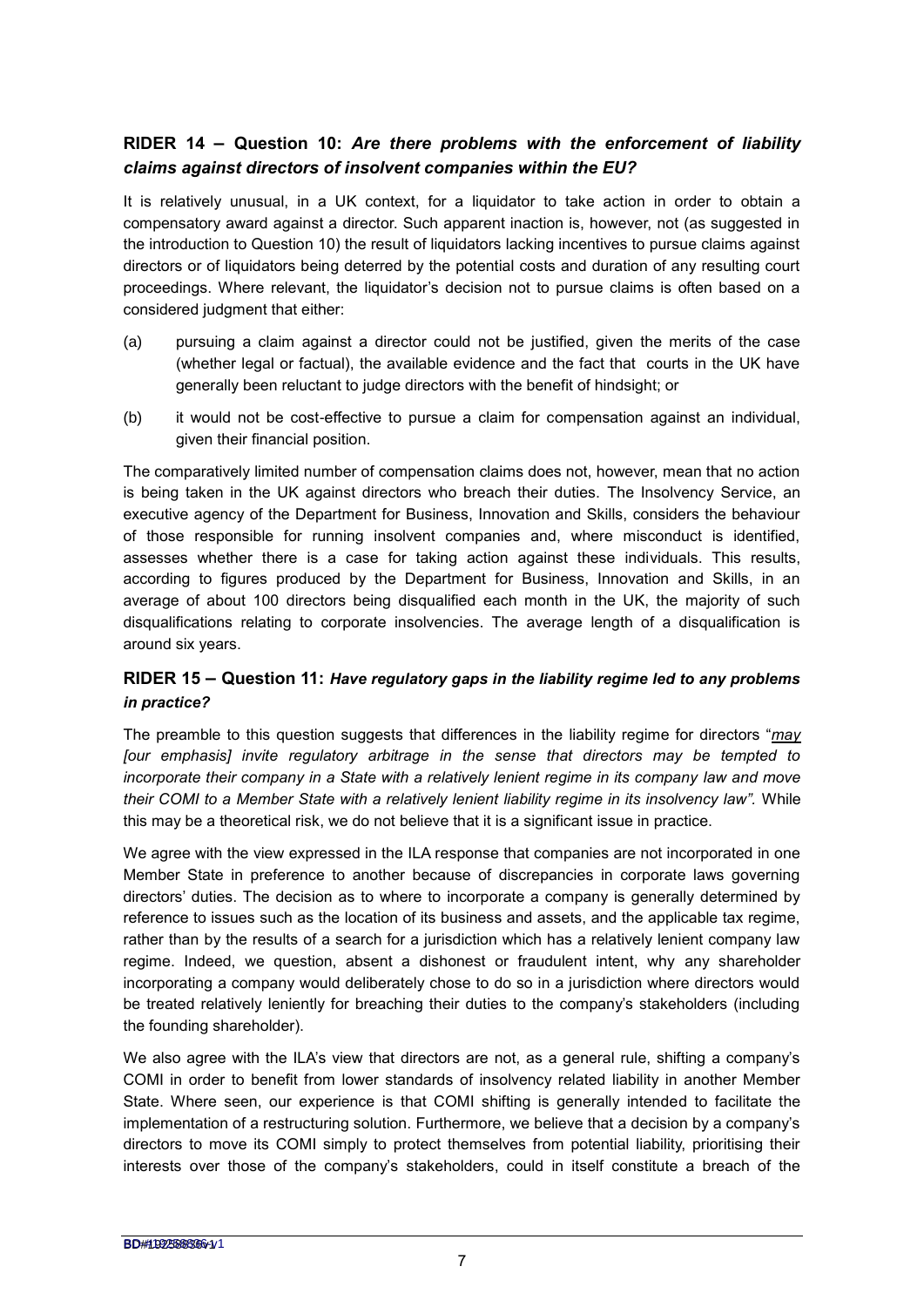directors' corporate and fiduciary duties. In the United Kingdom, for example, such action may breach the statutory duties imposed on directors by Section 172 of the Companies Act 2006.

#### **RIDER 16 – Question 12:** *Is there a need to take action at EU level with a view to preventing disqualified directors from heading companies in another Member State?*

On its face, it would seem sensible that a director disqualification order made in one Member State should be recognised in other Member States, in order to prevent a rogue director from avoiding the impact of disqualification (or multiple disqualifications) by simply moving between Member States. We believe, however, that this proposal becomes significantly more complicated when considering the detail of how such a system would work. Specifically:

- (a) As noted in a recent "Transparency & Trust" discussion paper issued by the UK Department for Business Innovation & Skills in July 2013, "*relatively few countries disqualify directors (and even where they do, this is not in great numbers).*" A discussion as to whether disqualified directors should be prevented from being involved in the management of companies in other Member States may therefore be premature, in the absence of broadly similar disqualification regimes in each Member State.
- (b) Director disqualification is not an insolvency specific issue, as disqualification orders can be made on a range of grounds. In the UK, for example, disqualification orders can also be made where a director has persistently breached companies legislation. We do not consider that it would be appropriate for a disqualification linked to insolvency to be recognised in each Member State, while a disqualification based on other unacceptable behaviour was not (assuming that it was possible to draw a clear dividing line between the different categories of disqualification).
- (c) The issues highlighted in paragraphs (a) and (b) above suggest that this point should be considered as part of a wider debate about whether there should be a common "fit and proper person" test applicable to directors in each Member State.
- (d) Any recognition mechanism would, presumably, need to be subject to some form of public policy override.
- (e) A disqualification may be conditional. A director disqualified under the UK Company Directors Disqualification Act 1986 ("**CDDA**") may, for example, continue to be involved in the management of companies with leave of the court. Any recognition procedure would have to take account of any such conditions, and recognise any relaxation or permission granted in the disqualifying Member State.
- (f) Careful consideration would need to be given to the question of whether an individual disqualified in one Member State should have the right, if now living in another Member State, to seek any relaxations generally available to those living in that other Member State. An individual who is disqualified under the CDDA will, as noted above, have the right to seek leave from the court to be involved in the management of a UK company. There are relatively complex arguments for and against an individual who was disqualified in (say) Ireland having the right to seek leave from a court in the United Kingdom to run a company in the United Kingdom.

Given these potential complexities, we believe that the most deliverable potential solution would be the creation of a single EU register containing details of director disqualification orders made in each Member State, in order to ensure that information on national disqualification orders was publically available. This would allow those dealing with a company to check whether its directors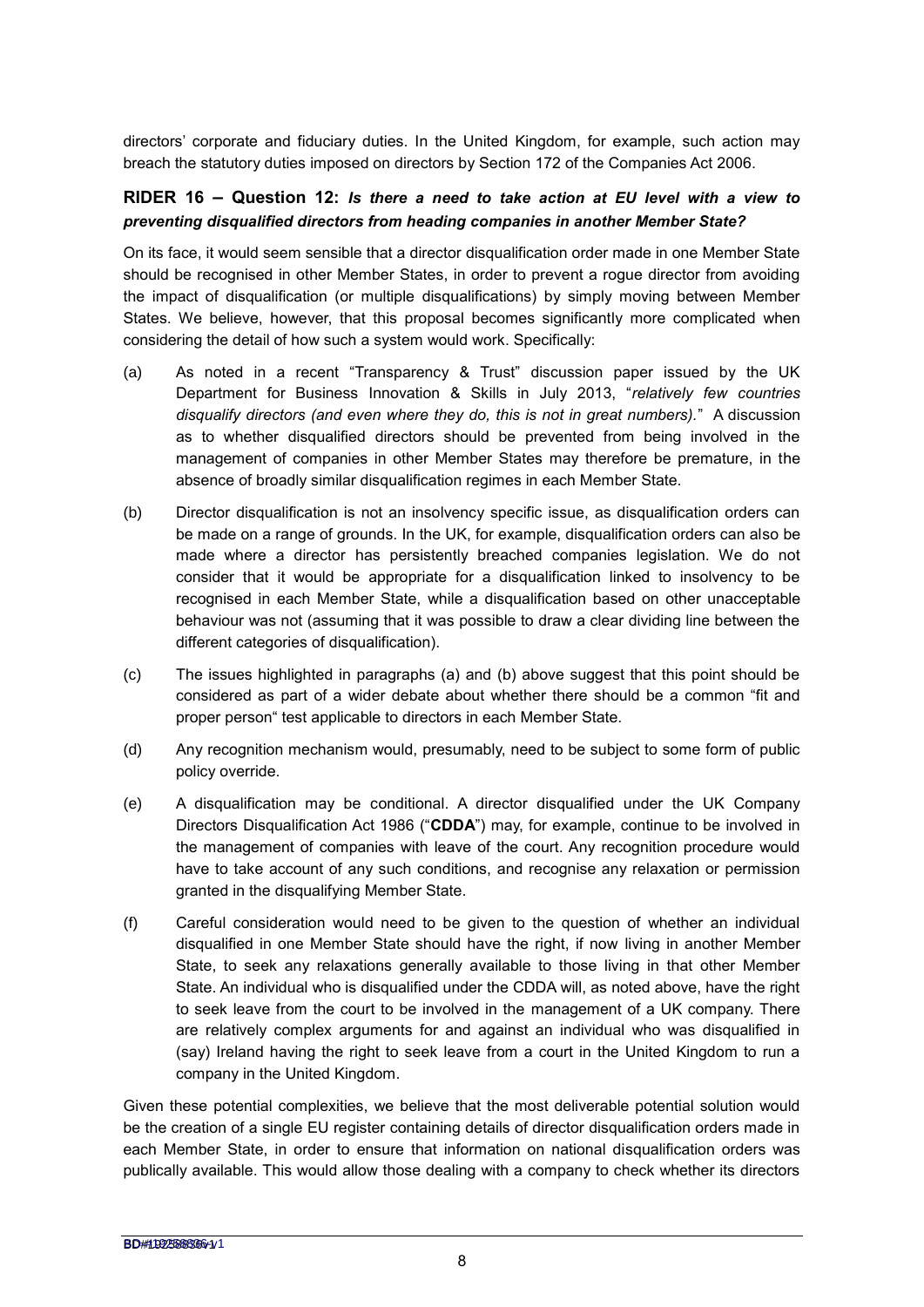were subject to restrictions in another Member State and to reach an informed decision as to whether the relevant directors' conduct deterred them from dealing with that company.

## **Section 7– Avoidance Actions**

## **RIDER 17 – Question 13(a):** *Has the divergence within the EU of the conditions under which a detrimental act can be avoided created problems in practice?*

It is suggested in the Consultation that that parties may be inclined to chose the law of a Member State for their transaction which least favours avoidance rights, thus reducing the chances of a successful avoidance action, but the introduction to this question notes that "*the evaluation of the Insolvency Regulation has not revealed any practical cases of abuse in this context*". This reflects our experience, as we have not generally seen this occurring in practice.

We believe that this point should be considered in the context of the directors' wider statutory and fiduciary duties. The company, or its directors, could theoretically chose that a transaction be governed by an insolvency law that does not favour "avoidance rights", thereby increasing the possibility that the beneficiary of that transaction could benefit from the protection granted by Article 13 of EC Regulation No 1346/2000 on Insolvency Proceedings, but this decision would be likely to expose the directors to liability for acting contrary to the best interests of the company's stakeholders. We believe that this possibility, combined with continuing uncertainty as to the exact meaning of Article 13, are two key reasons why the highlighted concern remains a "*theoretical possibility*" rather than something which we have experienced in practice.

## **RIDER 18 – Question 13(b):** *Do you think that all or some of the conditions relating to avoidance actions, such as applicable time limits, should be harmonised?*

We would suggest that the legal and philosophical differences between avoidance regimes in different Member States are too fundamental to be resolved through a piecemeal harmonisation of some or all of the conditions which need to be satisfied for a transaction to be set aside. The Italian law provisions which make certain transactions ineffective by operation of law are, for example, fundamentally different from provisions attempting to address similar conduct under UK Insolvency legislation, where a transaction is only potentially voidable if the court is satisfied that a number of conditions are satisfied, the court having a wide discretion as to what order to make.

The potential problems with any partial harmonisation of the conditions relating to avoidance actions are probably best illustrated by considering the suggested possibility of a harmonisation of the applicable time limits for any claw-back actions (which might appear to be a comparatively straight-forward starting point). The following is a (non-exhaustive) list of initial issues which would require consideration in this context:

- If a transaction is automatically void if it takes place shortly before the debtor files for insolvency, a shorter challenge period would be expected than if that transaction were only potentially voidable, should the court not be satisfied with its commercial rationale. Consensus would therefore have to be reached as to whether the relevant transaction was automatically void or just potentially voidable;
- There would have to be agreement, before any time period was established, as to whether different time periods would apply where the beneficiary of the transaction knew, or should have known, that the company was insolvent;
- It would be expected that a longer time period would apply for transaction involving "connected persons", but if this were the case, any harmonisation of time limits would also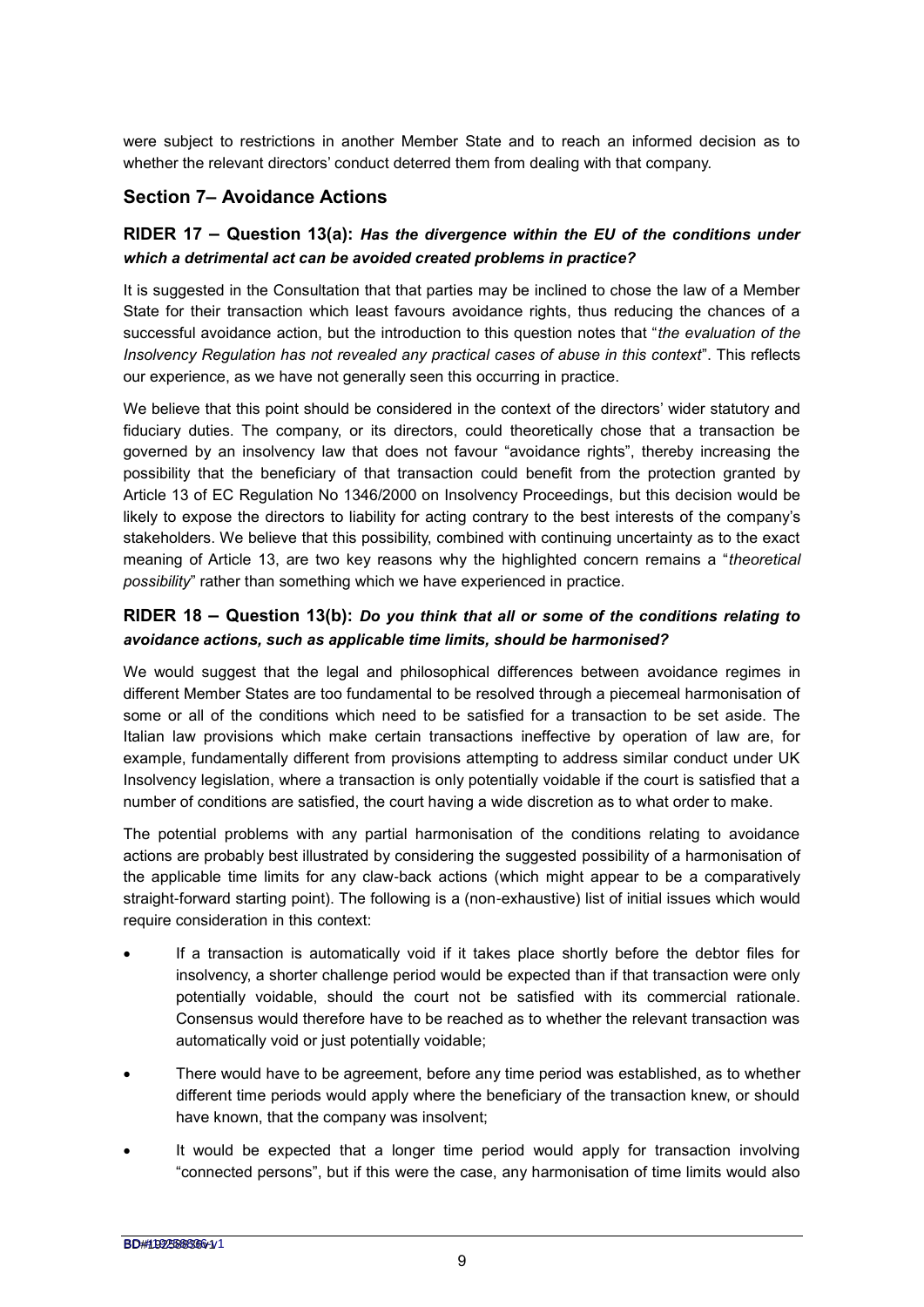require a harmonisation of the definition of "connected persons"; and

 There would have to be agreement, before any time period was established, as to whether different time periods would apply where the transaction in question was intended to defraud creditors and, if so, what constituted an action defrauding creditors.

These are each complex issues, the answer to which depends on policy decisions taken by individual Member States, having regard to the rights and prioritisation of different stakeholder groups. We do not, therefore, as noted above, believe that a piecemeal approach to harmonisation of insolvency avoidance actions is a realistic option.

#### **RIDER 18 – OTHER POINTS**

We are surprised at the piecemeal approach to the harmonisation of EC Insolvency legislation which appears to underpin the Consultation. It is, as indicated by some of the responses above, generally not possible simply to amend parts of insolvency legislation in isolation, as any significant proposed amendment needs to be considered in the context of both the wider insolvency legislation of each Member State and other areas of law, whether company law, contract law, tax or otherwise, which would potentially be affected by the proposed amendments. Any other approach is likely to result in unintended consequences, uncertainty resulting from conflicting legislation and unnecessary litigation which will reduce returns for creditors.

11 October 2013